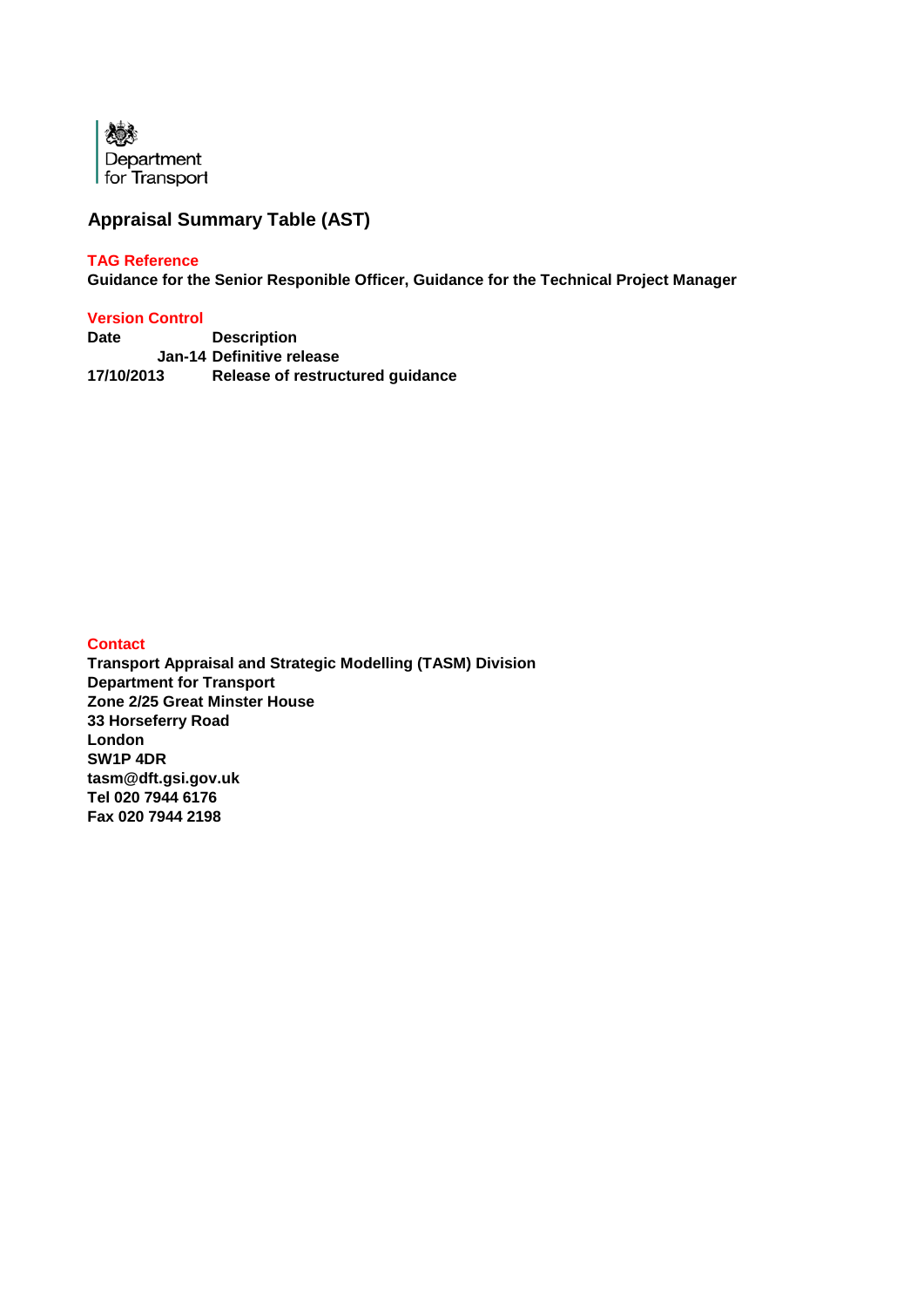|                                                  | <b>Appraisal Summary Table</b>          |                                                                                                                                                                                                                                                                                                                                                                                                                                                                                                                                                                                                                                                                                             |  |  |  |  |  |  |
|--------------------------------------------------|-----------------------------------------|---------------------------------------------------------------------------------------------------------------------------------------------------------------------------------------------------------------------------------------------------------------------------------------------------------------------------------------------------------------------------------------------------------------------------------------------------------------------------------------------------------------------------------------------------------------------------------------------------------------------------------------------------------------------------------------------|--|--|--|--|--|--|
| Name of scheme:<br><b>Description of scheme:</b> |                                         | A47 improvements Blofield to North Burlingham - Option 8                                                                                                                                                                                                                                                                                                                                                                                                                                                                                                                                                                                                                                    |  |  |  |  |  |  |
|                                                  |                                         | This option is a slightly offline alignment approx 250m to the south of the A47, with the<br>route of the A47 will be retained for local access with a new link road to connect to the<br>with Main Road and South Walsham Road.<br>quantitative information in this AST is based on a spreadsheet transportation modellir<br>updated and ASTs prepared for other Options once stategic transportation modelling i                                                                                                                                                                                                                                                                          |  |  |  |  |  |  |
|                                                  | <b>Impacts</b>                          | <b>Summary of key impacts</b>                                                                                                                                                                                                                                                                                                                                                                                                                                                                                                                                                                                                                                                               |  |  |  |  |  |  |
|                                                  |                                         |                                                                                                                                                                                                                                                                                                                                                                                                                                                                                                                                                                                                                                                                                             |  |  |  |  |  |  |
| Economy                                          | Business users & transport<br>providers | Business users are predicted to have journey time benefits of £161.9 million. Transport Provider<br>benefits have not been specifically assessed.                                                                                                                                                                                                                                                                                                                                                                                                                                                                                                                                           |  |  |  |  |  |  |
|                                                  | Reliability impact on<br>Business users | The journey time reliability is expected to improve with dualling, due to improved resiliance to<br>incidents and reduced impact of slow moving vehicles.                                                                                                                                                                                                                                                                                                                                                                                                                                                                                                                                   |  |  |  |  |  |  |
|                                                  | Regeneration                            | The expected journey time benefits are likely to support planned regeneration                                                                                                                                                                                                                                                                                                                                                                                                                                                                                                                                                                                                               |  |  |  |  |  |  |
|                                                  | Wider Impacts                           | Option located in the hinterland of the FUR of Norwich. The expected journey time benefits may<br>help support this.                                                                                                                                                                                                                                                                                                                                                                                                                                                                                                                                                                        |  |  |  |  |  |  |
| Environmental                                    | Noise                                   | There are no sensitive non-residential receptors within 600m of the alignment. There is a Noise<br>Important Area at Lingwood Road junction and the minor change in alignment is unlikely to<br>result in a reduction in noise levels here. The scheme is likely to result in no significant<br>change to night-time noise levels as it is very similar to the existing route. However, the route<br>moves the road further away from properties at North Burlingham.                                                                                                                                                                                                                       |  |  |  |  |  |  |
|                                                  | <b>Air Quality</b>                      | Existing air quality falls within air quality objectives. Although the alignment moves further away<br>from properties at North Burlingham and along the existing A47, the change in distance is<br>unlikely to result in significant changes in air quality or result in exceedence of air quality<br>objectives.                                                                                                                                                                                                                                                                                                                                                                          |  |  |  |  |  |  |
|                                                  | Greenhouse gases                        | The scheme will result in no significant change in the emissions of greenhouse gases<br>compared to existing. Traffic volumes are not expected to significantly change although<br>average speed may slightly increase as a result of the dualling.                                                                                                                                                                                                                                                                                                                                                                                                                                         |  |  |  |  |  |  |
|                                                  | Landscape                               | The landscape in the vicinity of the scheme is typical of the wider area and characteristic of the<br>National Character Area. The local landscape is of a flat, arable landscape with boundary<br>hedges and trees. The landscape to the south of the A47 has some recent small areas of tree<br>planting but is generally composed of large arable fields. The alignment will result in minor loss<br>of hedgerows along the A47. The small change in alignment is unlikely to result in significant<br>visual impacts to local residents.                                                                                                                                                |  |  |  |  |  |  |
|                                                  | Townscape                               | Although the alignment moves the route away from North Burlingham, the small change in<br>alignment will not affect townscape.                                                                                                                                                                                                                                                                                                                                                                                                                                                                                                                                                              |  |  |  |  |  |  |
|                                                  | <b>Historic Environment</b>             | There are 4 listed buildings and 13 recorded archaeological sites within 300m of the existing<br>road. The archaeological sites include cropmarks and findspots, some of which are located<br>south of the A47. The alignment has potential to encounter unrecorded resources and impact<br>some of the archaeological features. The route is unlikely to affect the setting of any of the<br>listed buildings.                                                                                                                                                                                                                                                                             |  |  |  |  |  |  |
|                                                  | Biodiversity                            | There are 2 County Wildlife Sites located north of the existing A47, although these are not in<br>close proximity to the route alignment. The main habitat likely to be affected is arable land, with<br>some localised loss of hedgerows. There are a number of ponds located within 500m of the<br>scheme which have potential to support great crested newts. The habitats in the vicinity of the<br>scheme have potential to support birds, reptiles, bats and badger. Loss of hedges will impact<br>commuting, foraging and nesting habitat for bats, birds and reptiles. Mitigation measures such<br>as translocation or replanting will be considered as part of the design process. |  |  |  |  |  |  |
|                                                  | <b>Water Environment</b>                | There are no watercourses in close proximity to the route that would be affected, and the<br>scheme is not located in a flood risk area. The scheme however does encroach on zone 3 of a<br>groundwater source protection zone in the western extents. There are ponds in close proximity<br>to the road, and these have potential to be affected by the alignment.                                                                                                                                                                                                                                                                                                                         |  |  |  |  |  |  |
| ocial                                            | Commuting and Other users               | Commuters and other users are predicted to have journey time benefits of £126.2 million.                                                                                                                                                                                                                                                                                                                                                                                                                                                                                                                                                                                                    |  |  |  |  |  |  |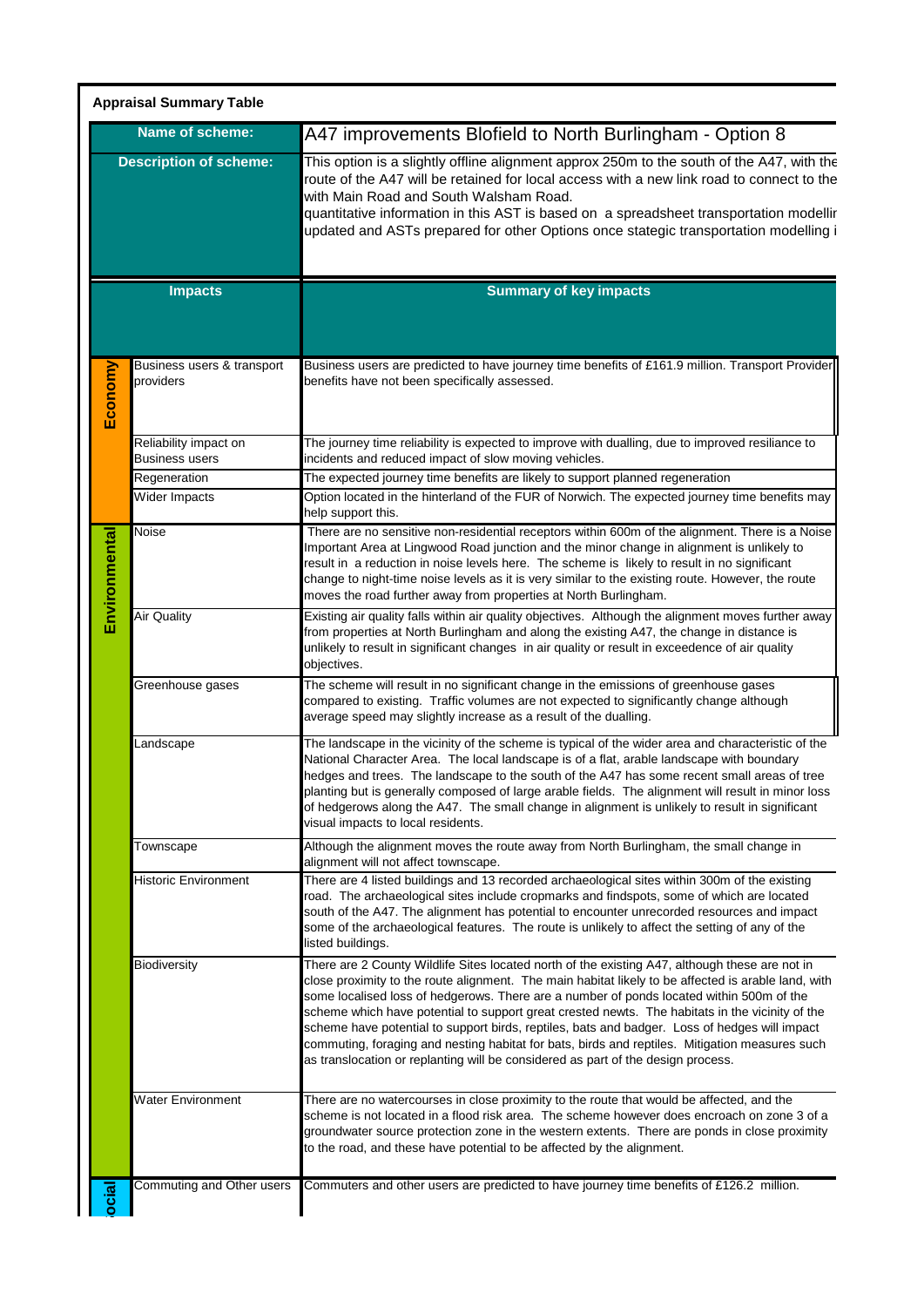| Cost to Broad Transport<br>Budget                  | Present Value of Costs of £84.875 million (in 2010 discounted market prices and including<br>construction costs only)                                                                                      |  |  |  |  |
|----------------------------------------------------|------------------------------------------------------------------------------------------------------------------------------------------------------------------------------------------------------------|--|--|--|--|
|                                                    |                                                                                                                                                                                                            |  |  |  |  |
| Option and non-use values                          | It is not expected that there will be any major changes in the provision of public transport<br>services                                                                                                   |  |  |  |  |
| Severance                                          | It is unlikely that there is an increase in the number of people affected by severance.                                                                                                                    |  |  |  |  |
| Affordability                                      | Improved reliability may be balanced against changes in speeds depending on time of day,<br>which may increase or decrease fuel efficiency based on speed flow curves and fuel<br>consumption assumptions. |  |  |  |  |
| Access to services                                 | It is not expected access to services changed                                                                                                                                                              |  |  |  |  |
| Security                                           | Changes in security are not expected                                                                                                                                                                       |  |  |  |  |
| <b>Accidents</b>                                   | Accident savings of £8.911 million are expected on the link.                                                                                                                                               |  |  |  |  |
|                                                    | Benefits in journey time savings will improve resilience and reliability which directly affect<br>journey quality, predominantly associated with traveller stress.                                         |  |  |  |  |
| Physical activity                                  | Changes in physical activity are not expected                                                                                                                                                              |  |  |  |  |
| Reliability impact on<br>Commuting and Other users | The journey time reliability is expected to improve with dualling, due to improved resiliance to<br>incidents and reduced impact of slow moving vehicles.                                                  |  |  |  |  |
|                                                    | Journey quality                                                                                                                                                                                            |  |  |  |  |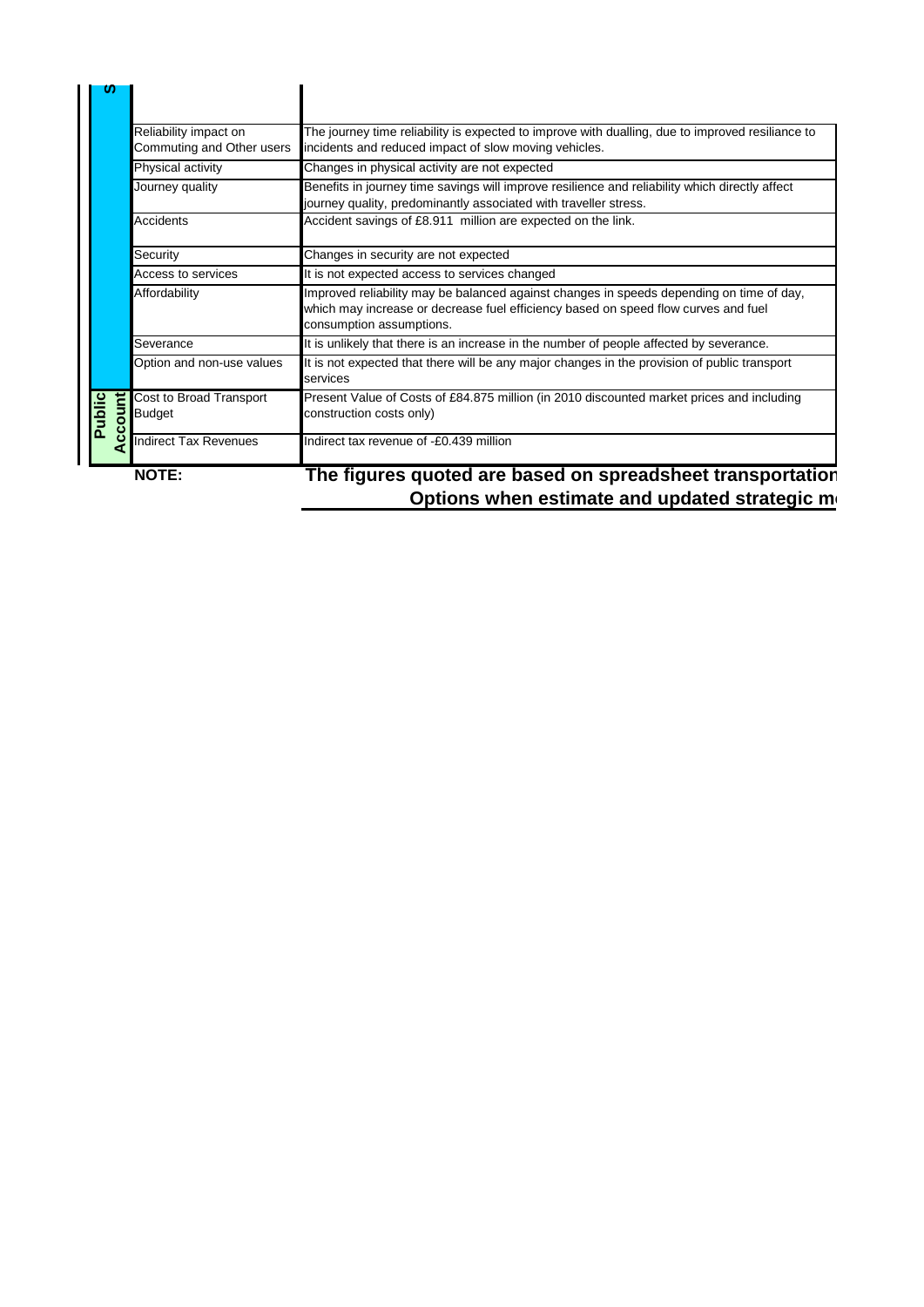| Date produced:                                                                                                                                                                                                                                                                                        | 16/11/2016   |                                    |                                                   |                           | <b>Contact:</b>                                        |
|-------------------------------------------------------------------------------------------------------------------------------------------------------------------------------------------------------------------------------------------------------------------------------------------------------|--------------|------------------------------------|---------------------------------------------------|---------------------------|--------------------------------------------------------|
|                                                                                                                                                                                                                                                                                                       |              |                                    |                                                   | <b>Name</b>               | Aaron Douglas                                          |
| alignment within 50m of the existing alignment of the A47. The existing<br>Yarmouth Road. A new junction will be created at the eastern extents<br>1g similar to Stage 0+ and a HE Commercial estimate. The figures will be<br>s completed and HE commercial estimates are available, in PCF Stage 2. |              | <b>Organisation</b><br><b>Role</b> | <b>Highways England</b><br><b>Project Manager</b> |                           |                                                        |
|                                                                                                                                                                                                                                                                                                       |              | <b>Assessment</b>                  |                                                   |                           |                                                        |
|                                                                                                                                                                                                                                                                                                       | Quantitative |                                    | Qualitative                                       | <b>Monetary</b><br>E(NPV) | <b>Distributional</b><br>7-pt scale/<br>vulnerable grp |
| Value of journey time changes(£)                                                                                                                                                                                                                                                                      |              |                                    |                                                   |                           |                                                        |
|                                                                                                                                                                                                                                                                                                       |              |                                    | Beneficial                                        | 161,862,000               |                                                        |
|                                                                                                                                                                                                                                                                                                       |              |                                    |                                                   |                           |                                                        |
|                                                                                                                                                                                                                                                                                                       |              |                                    | Beneficial                                        | $\sim$                    |                                                        |
|                                                                                                                                                                                                                                                                                                       |              |                                    | Beneficial                                        | $\sim$                    |                                                        |
|                                                                                                                                                                                                                                                                                                       |              |                                    | Beneficial                                        |                           |                                                        |
|                                                                                                                                                                                                                                                                                                       |              |                                    | Slight beneficial                                 |                           |                                                        |
|                                                                                                                                                                                                                                                                                                       |              |                                    |                                                   |                           |                                                        |
|                                                                                                                                                                                                                                                                                                       |              |                                    | Neutral                                           |                           |                                                        |
|                                                                                                                                                                                                                                                                                                       |              |                                    | Neutral                                           |                           |                                                        |
|                                                                                                                                                                                                                                                                                                       |              |                                    | Neutral                                           |                           |                                                        |
|                                                                                                                                                                                                                                                                                                       |              |                                    | Neutral                                           |                           |                                                        |
|                                                                                                                                                                                                                                                                                                       |              |                                    | Slight adverse                                    |                           |                                                        |
|                                                                                                                                                                                                                                                                                                       |              |                                    | Slight adverse                                    |                           |                                                        |
|                                                                                                                                                                                                                                                                                                       |              |                                    | Neutral                                           |                           |                                                        |
| Value of journey time changes(£)                                                                                                                                                                                                                                                                      |              |                                    | Ronoficial                                        | Benefit                   |                                                        |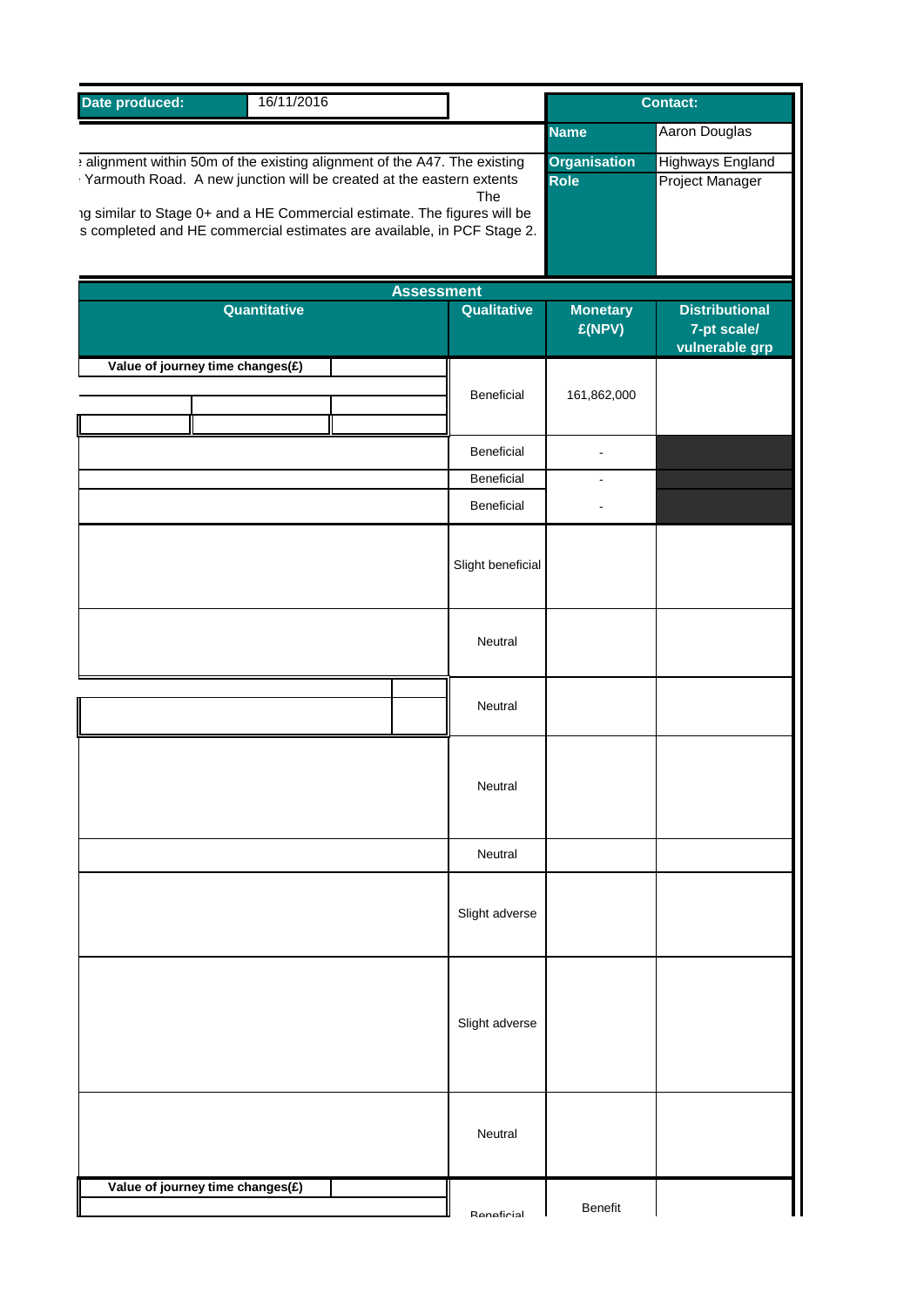|  |  | DONONCIA                                           | £126,239,000                                                      |  |
|--|--|----------------------------------------------------|-------------------------------------------------------------------|--|
|  |  | Beneficial                                         | $\blacksquare$                                                    |  |
|  |  | Neutral                                            | $\blacksquare$                                                    |  |
|  |  | Beneficial                                         | $\blacksquare$                                                    |  |
|  |  | Beneficial                                         | Benefit<br>£8,911,000                                             |  |
|  |  | Beneficial                                         | $\blacksquare$                                                    |  |
|  |  | Neutral                                            | $\overline{\phantom{a}}$                                          |  |
|  |  | Neutral                                            |                                                                   |  |
|  |  | Neutral                                            | $\blacksquare$                                                    |  |
|  |  | Neutral                                            |                                                                   |  |
|  |  |                                                    | Cost<br>£84,875,000                                               |  |
|  |  |                                                    | Revenue<br>$-E439,000$                                            |  |
|  |  | odelling and economic analysis has been completed. | I modelling similar to Stage 0+. ASTs will be completed for other |  |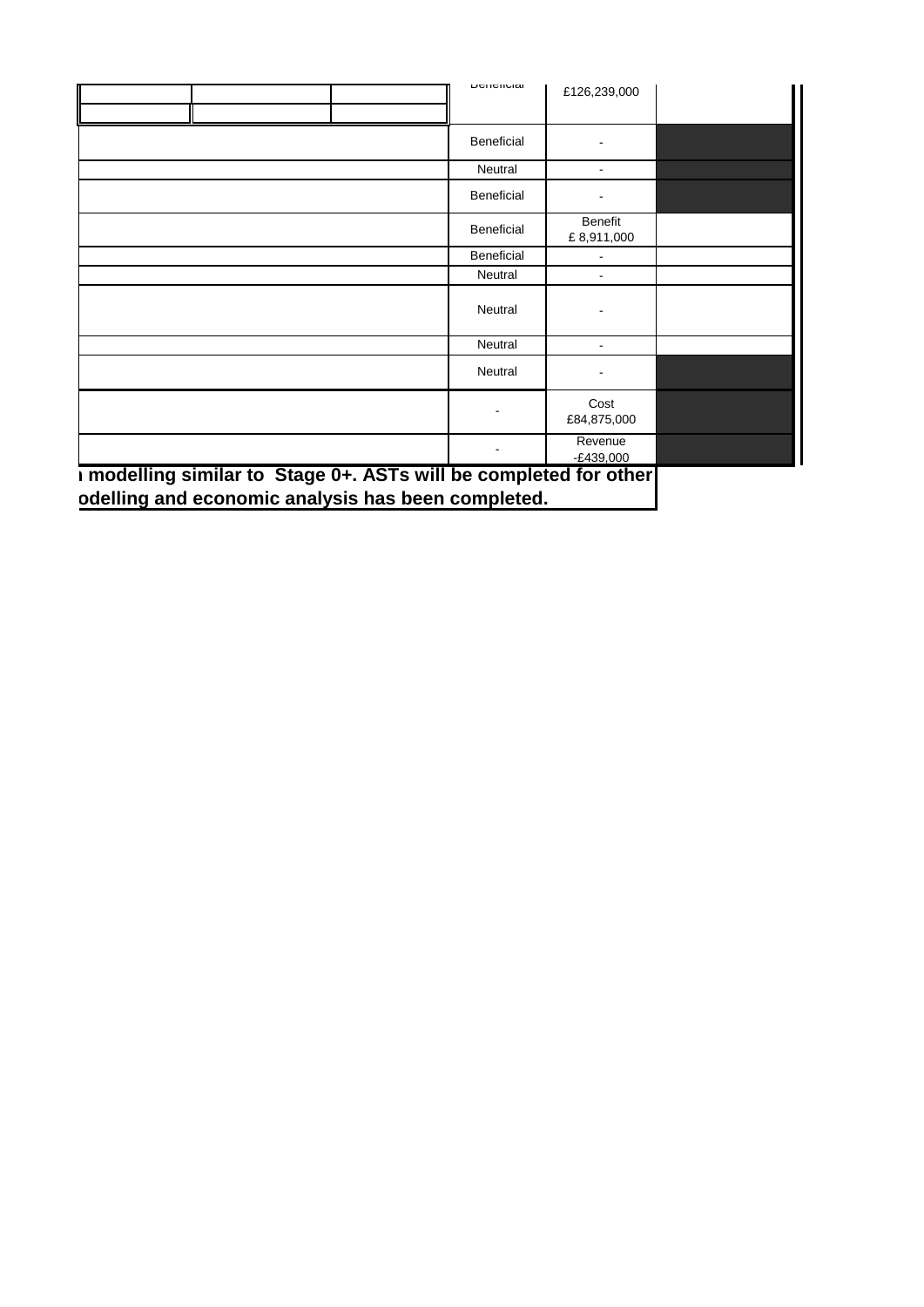